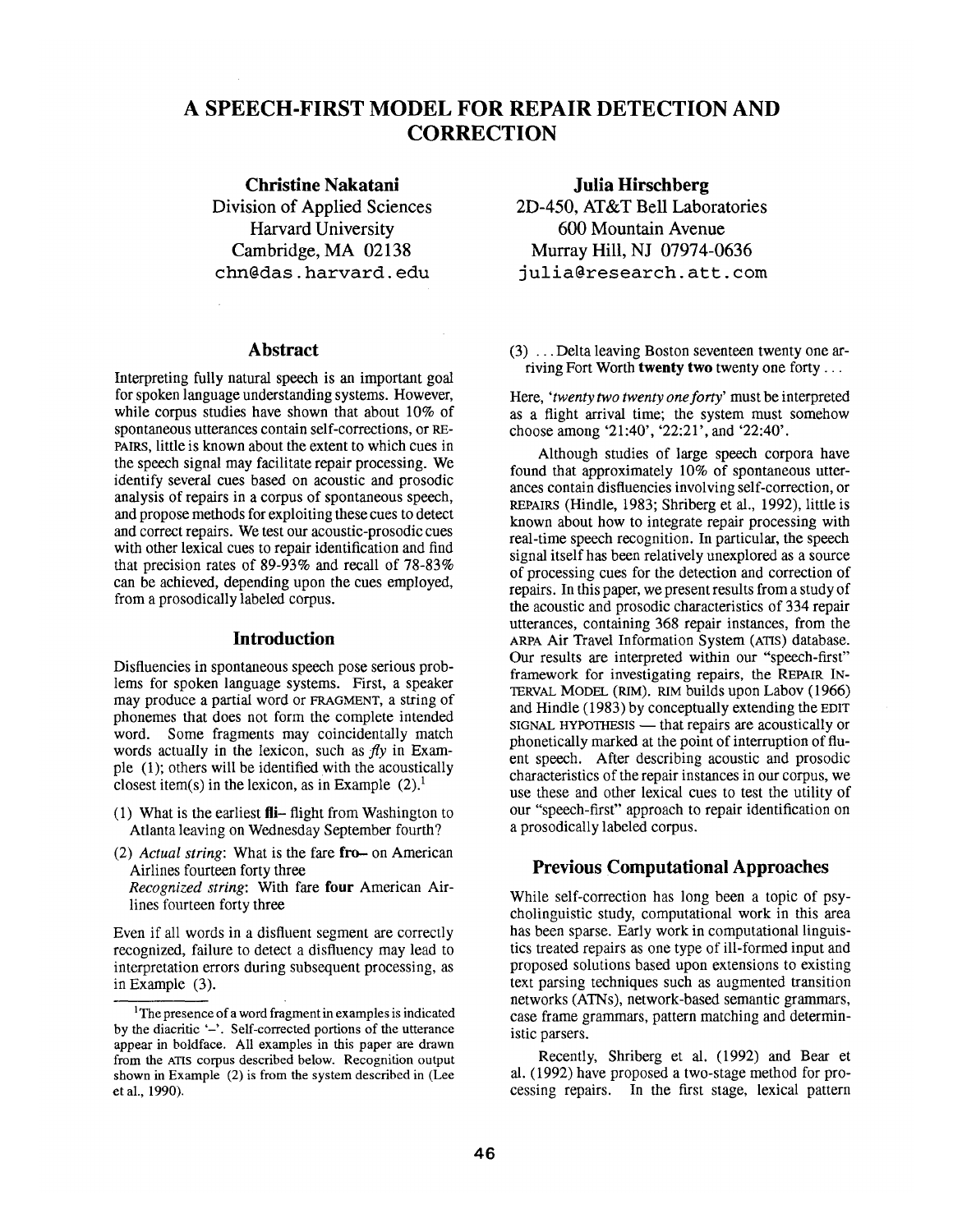matching rules operating on orthographic transcriptions would be used to retrieve candidate repair utterances. In the second, syntactic, semantic, and acoustic information would filter true repairs from false positives found by the pattern matcher. Results of testing the first stage of this model, the lexical pattern matcher, are reported in (Bear et al., 1992): 309 of 406 utterance containing 'nontrivial' repairs in their 10,718 utterance corpus were correctly identified, while 191 fluent utterances were incorrectly identified as containing repairs. This represents recall of 76% with precision of 62%. Of the repairs correctly identified, the appropriate correction was found for 57%. Repair candidates were filtered and corrected by deleting a portion of the utterance based on the pattern matched, and then checking the syntactic and semantic acceptability of the corrected version using the syntactic and semantic components of the Gemini NLP system. Bear et al. (1992) also speculate that acoustic information might be used to filter out false positives for candidates matching two of their lexical patterns - repetitions of single words and cases of single inserted words — but do not report such experimentation.

This work promotes the important idea that automatic repair processing can be made more robust by integrating knowledge from multiple sources. Such integration is a desirable long-term goal. However, the working assumption that correct transcriptions will be available from speech recognizers is problematic, since current recognition systems rely primarily upon language models and lexicons derived from fluent speech to decide among competing acoustic hypotheses. These systems usually treat disfluencies in training and recognition as noise; moreover, they have no way of modeling word fragments, even though these occur in the majority of repairs. We term such approaches that rely on accurate transcription to identify repair candidates "text-first".

Text-first approaches have explored the potential contributions of lexical and grammatical information to automatic repair processing, but have largely left open the question of whether there exist acoustic and prosodic cues for repairs *in general,* rather than potential acoustic-prosodic filters for particular pattern subclasses. Our investigation of repairs addresses the problem of identifying such general acoustic-prosodic cues to repairs, and so we term our approach "speechfirst". Finding such cues to repairs would provide early detection of repairs in recognition, permitting early pruning of the hypothesis space.

One proposal for repair processing that lends itself to both incremental processing and the integration of speech cues into repair detection is that of Hindle (1983), who defines a typology of repairs and associated correction strategies in terms of extensions to a deterministic parser. For Hindle, repairs can be (1) full sentence restarts, in which an entire utterance is reinitiated; (2) constituent repairs, in which one syntactic

constituent (or part thereof) is replaced by another;<sup>2</sup> or (3) surface level repairs, in which identical strings appear adjacent to each other. An hypothesized acousticphonetic edit signal, "a markedly abrupt cut-off of the speech signal" (Hindle, 1983, p.123), is assumed to mark the interruption of fluent speech (cf. (Labov, 1966)). This signal is treated as a special lexical item in the parser input stream that triggers certain correction strategies depending on the parser configuration. Thus, in Hindle's system, repair detection is decoupled from repair correction, which requires only that the location of the interruption is stored in the parser state.

Importantly, Hindle's system allows for nonsurface-based corrections and sequential application of correction rules (Hindle, 1983, p. 123). In contrast, simple surface deletion correction strategies cannot readily handle either repairs in which one syntactic constituent is replaced by an entirely different one, as in Example (4), or sequences of overlapping repairs, as in Example (5).

- (4) I 'd like to a flight from Washington to Denver...
- (5) I 'd like to book a **reser- are there** f- is there a first class fare for the flight that departs at six forty p.m.

Hindle's methods achieved a success rate of 97% on a transcribed corpus of approximately 1,500 sentences in which the edit signal was orthographically represented and lexical and syntactic category assignments hand-corrected, indicating that, in theory, the edit signal can be computationally exploited for both repair detection and correction. Our "speech-first" investigation of repairs is aimed at determining the extent to which repair processing algorithms can rely on the edit signal hypothesis in practice.

### **The Repair Interval Model**

To support our investigation of acoustic-prosodic cues to repair detection, we propose a "speech-first" model of repairs, the REPAIR INTERVAL MODEL (RIM). RIM divides the repair event into three consecutive temporal intervals and identifies time points within those intervals that are computationally critical. A full repair comprises three intervals, the REPARANDUM INTERVAL, the DISFLUENCY INTERVAL, and the REPAIR INTERVAL. Following Levelt (1983), we identify the REPARANDUM as the lexicai material which is to be repaired. The end of the reparandum coincides with the termination of the fluent portion of the utterance, which we term the INTERRUPTION SITE (IS). The DISFLUENCY INTERVAL (nI) extends from the IS to the resumption of fluent speech, and may contain any combination of silence, pause fillers *('uh', 'urn'),* or CUE PHRASES (e.g., *'Oops'* 

<sup>&</sup>lt;sup>2</sup>This is consistent with Levelt (1983)'s observation that the material to be replaced and the correcting material in a repair often share structural properties akin to those shared by coordinated constituents.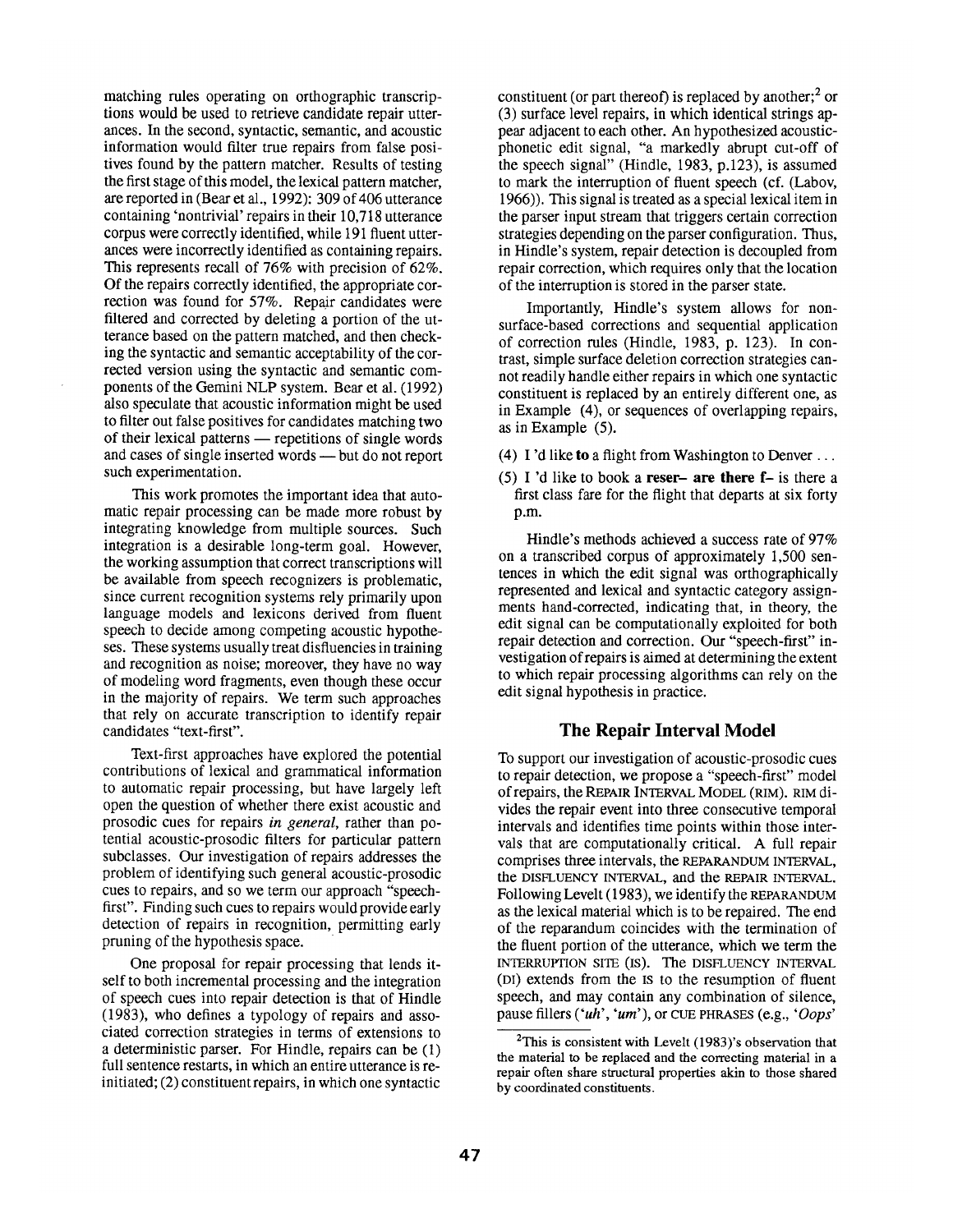or 'I *mean'),* which indicate the speaker's recognition of his/her performance error. The REPAIR INTERVAL corresponds to the utterance of the correcting material, which is intended to 'replace' the reparandum. It extends from the offset of the DI tO the resumption of non-repair speech. In Example (6), for example, the reparandum occurs from 1 to 2, the DI from 2 to 3, and the repair interval from 3 to 4; the Is occurs at 2.

#### (6) Give me airlines 1 [ **flying to** Sa- ] 2 [ SILENCE uh SILENCE ] 3 [ flying to Boston ] 4 from San Francisco next summer that have business class.

RIM provides a framework for testing the extent to which cues from the speech signal contribute to the identification and correction of repair utterances. RIM incorporates two main assumptions of Hindle (1983): (1) correction strategies are linguisticallyrulegoverned, and (2) linguistic cues must be available to signal when a disfluency has occurred and to 'trigger' correction strategies. As Hindle noted, if the processing of disfluencies were not rule-governed, it would be difficult to reconcile the infrequent intrusion of disfluencies on human speech comprehension, especially for language learners, with their frequent rate of occurrence in spontaneous speech. We view Hindle's results as evidence supporting (1). Our study tests (2) by exploring the acoustic and prosodic features of repairs that might serve as a form of edit signal for rule-governed correction strategies.

While Labov and Hindle proposed that an acoustic-phonetic cue might exist at precisely the Is, based on our analyses and on recent psychotinguistic experiments (Lickley et al., 1991), this proposal appears too limited. Crucially, in RIM, we extend the notion of edit signal to include any phenomenon which may contribute to the perception of an "abrupt cut-off" of the speech signal  $-$  including cues such as coarticulation phenomena, word fragments, interruption glottalization, pause, and prosodic cues which occur in the vicinity of the disfluency interval. RIM thus acknowledges the edit signal hypothesis, that some aspect of the speech signal may demarcate the computationally key juncture between the reparandum and repair intervals, while extending its possible acoustic and prosodic manifestations.

### **Acoustic-Prosodic Characteristics of Repairs**

We studied the acoustic and prosodic correlates of repair events as defined in the RIM framework with the aim of identifying potential cues for automatic repair processing, extending a pilot study reported in (Nakatani and Hirschberg, 1993). Our corpus for the current study consisted of 6,414 utterances produced by 123 speakers from the ARPA Airline Travel and Information System (ATIS) database (MADCOW, 1992) collected at AT&T, BBN, CMU, SRI, and TL 334 (5.2%)

of these utterances contain at least one repair, where repair is defined as the self-correction of one or more phonemes (up to and including sequences of words) in an utterance.<sup>3</sup> Orthographic transcriptions of the utterances were prepared by ARPA contractors according to standardized conventions. The utterances were labeled at Bell Laboratories for word boundaries and intonational prominences and phrasing following Pierrehumbert's description of English intonation (Pierrehumbert, 1980). Also, each of the three RIM intervals and prosodic and acoustic events within those intervals were labeled.

#### **Identifying the Reparandum Interval**

Our acoustic and prosodic analysis of the reparandum interval focuses on acoustic-phonetic properties of word fragments, as well as additional phonetic cues marking the reparandum offset. From the point of view of repair detection and correction, acoustic-prosodic cues to the onset of the reparandum would clearly be useful in the choice of appropriate correction strategy. However, recent perceptual experiments indicate that humans do not detect an oncoming disfluency as early as the onset of the reparandum (Lickley et al., 1991; Lickley and Bard, 1992). Subjects *were* generally able to detect disfluencies before lexical access of the first word in the repair. However, since only a small number of the test stimuli employed in these experiments contained reparanda ending in word fragments (Lickley et al., 1991), it is not clear how to generalize results to such repairs. In our corpus, 74% of all reparanda end in word fragments. 4

Since the majority of our repairs involve word fragmentation, we analyzed several lexical and acousticphonetic properties of fragments for potential use in fragment identification. Table 1 shows the broad word class of the speaker's intended word for each fragment, where the intended word was recoverable. There is

| Lexical Class | Tokens | %   |
|---------------|--------|-----|
| Content       |        | 42% |
| Function      | 12     | 4%  |
| Untranscribed | 155    | 54% |

Table 1: Lexical Class of Word Fragments at Reparandum Offset (N=288)

a clear tendency for fragmentation at the reparandum offset to occur in content words rather than function words.

 $3$ In our pilot study of the SRI and TI utterances only, we found that repairs occurred in 9.1% of utterances (Nakatani and Hirschberg, 1993). This rate is probably more accurate than the 5.2% we find in our current corpus, since repairs for the pilot study were identified from more detailed transcriptions than were available for the larger corpus.

<sup>&</sup>lt;sup>4</sup>Shriberg et al. (1992) found that 60.2% of repairs in their corpus contained fragments.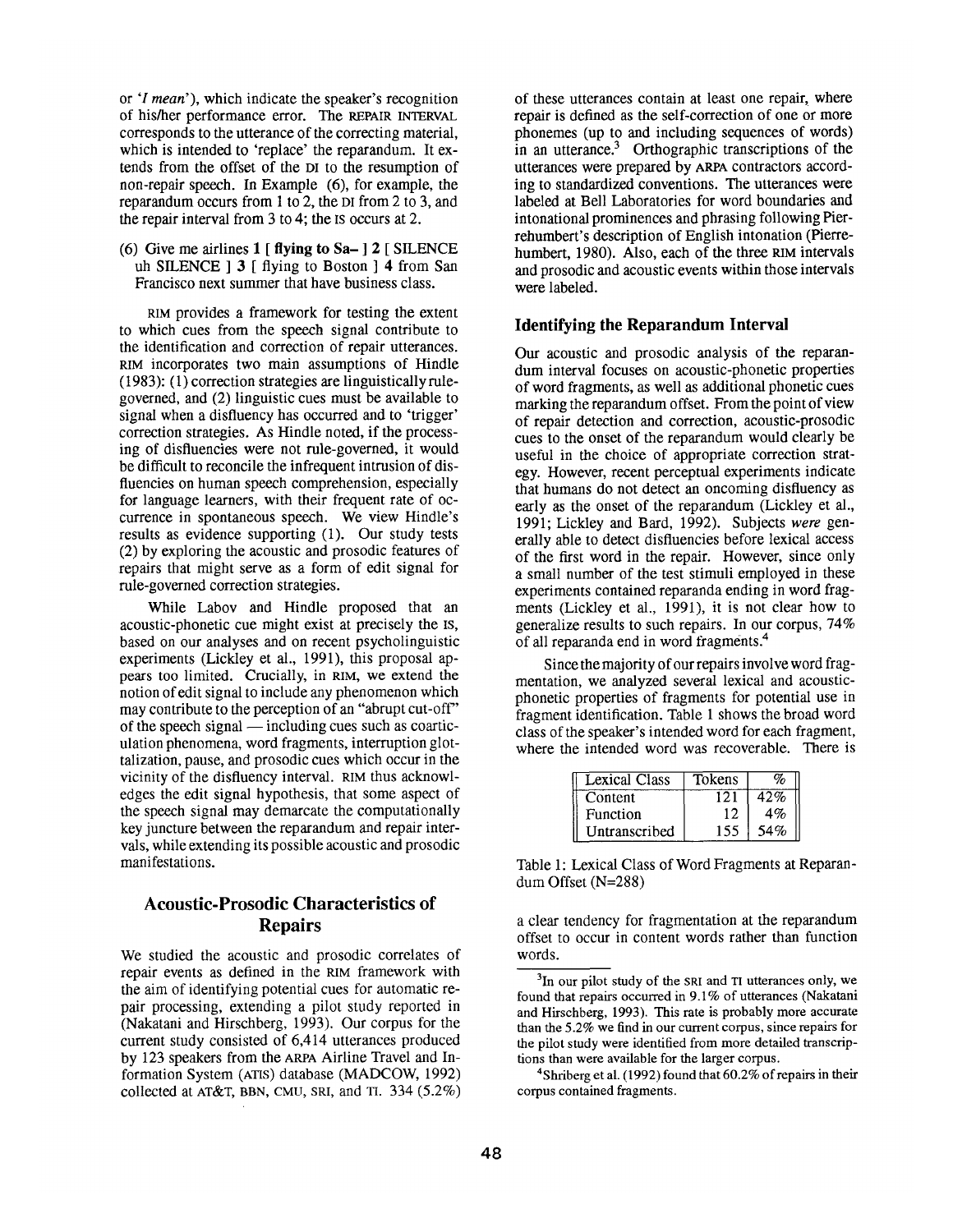Table 2 shows the distribution of fragment repairs by length. 91% of fragments in our corpus are one syllable or less in length. Table 3 shows the distri-

| <b>Syllables</b> | Tokens |      |
|------------------|--------|------|
|                  | 113    | 39%  |
|                  | 149    | 52%  |
| 2                | 25     | 9%   |
|                  |        | 0.3% |

Table 2: Length of Reparandum Offset Word Fragments  $(N=288)$ 

bution of initial phonemes for all words in the corpus of 6,414 ATIS sentences, and for all fragments, single syllable fragments, and single consonant fragments in repair utterances. From Table 3 we see that single con-

| <b>Class</b> | $%$ of | $%$ of | $%$ of One | % of One   |
|--------------|--------|--------|------------|------------|
|              | Words  | Frags  | Syll Frags | Cons Frags |
| stop         | 23%    | 23%    | 30%        | 11%        |
| vowel        | 25%    | 13%    | 19%        | 0%         |
| fric         | 33%    | 45%    | 28%        | 73%        |
| nasal/       |        |        |            |            |
| glide/       |        |        |            |            |
| liquid       | 18%    | 17%    | 20%        | 15%        |
| h            | $1\%$  | $2\%$  | $4\%$      | 1%         |
| N            | 64896  | 288    | 148        | 114        |

Table 3: Feature Class of Initial Phoneme in Fragments by Fragment Length

sonant fragments occur more than six times as often as fricatives than as stops. However, fricatives and stops occur almost equally as the initial consonant in single syllable fragments. Furthermore, we observe two divergences from the underlying distributions of initial phonemes for all words in the corpus. Vowel-initial words show less tendency and fricative-initial words show a greater tendency to occur as fragments, relative to the underlying distributions for those classes.

Two additional acoustic-phonetic cues, glottalization and coarticulation, may help in fragment identification. Bear et al. (1992) note that INTERRUPTION GLOTTALIZATION (irregular glottal pulses) sometimes occurs at the reparandum offset. This form of glottalization is acoustically distinct from LARYNGEALIZA-TION (creaky voice), which often occurs at the end of prosodic phrases; GLOTTAL STOPS, which often precede vowel-initial words; and EPENTHETIC GLOTTALtZATtON. In our corpus, 30.2% of reparanda offsets are marked by interruption glottalization.<sup>5</sup> Although interruption glottalization is usually associated with fragments, not all fragments are glottalized. In our database, 62% of fragments are *not* glottalized, and 9% of glottalized reparanda offsets are *not* fragments.

Also, sonorant endings of fragments in our corpus sometimes exhibit coarticulatory effects of an unrealized subsequent phoneme. When these effects occur with a following pause (see below), they can be used to distinguish fragments from full phrase-final words  $-$  such as 'fli-' from 'fly' in Example (1).

To summarize, our corpus shows that most reparanda offsets end in word fragments. These fragments are usually fragments of content words (based upon transcribers' identification of intended words in our corpus), are rarely more than one syllable long, exhibit different distributions of initial phoneme class depending on their length, and are sometimes glottalized and sometimes exhibit coarticulatory effects of missing subsequent phonemes. These findings suggest that it is unlikely that word-based recognition models can be applied directly to the problem of fragment identification. Rather, models for fragment identification might make use of initial phoneme distributions, in combination with information on fragment length and acoustic-phonetic events at the IS. Inquiry into the articulatory bases of several of these properties of self-interrupted speech, such as glottalization and initial phoneme distributions, may further improve the modeling of fragments.

#### **Identifying the Disfluency Interval**

In the RIM model, the DI includes all cue phrases and filled and unfilled pauses from the offset of the reparandum to the onset of the repair. The literature contains a number of hypotheses about this interval (cf. (Blackmet and Mitton, 1991). For our corpus, pause fillers or cue words, which have been hypothesized as repair cues, occur within the DI for only 9.8% (332/368) of repairs, and so cannot be relied on for repair detection. Our findings do, however, support a new hypothesis associating fragment repairs and the duration of pause following the IS.

Table 4 shows the average duration of 'silent DI'S (those not containing pause fillers or cue words) compared to that of fluent utterance-internal silent pauses for the Tt utterances. Overall, silent DIS are shorter

| Pausal Juncture | Mean       | <b>Std Dev</b> |      |
|-----------------|------------|----------------|------|
| Fluent          | $513$ msec | $676$ msec     | 1186 |
| DI              | $333$ msec | $417$ msec     | 332  |
| Frags           | $292$ msec | 379 msec       | 255  |
| Non-frags       | $471$ msec | 502 msec       | 77   |

Table 4: Duration of Silent DIS vs. Utterance-Internal Fluent Pauses

than fluent pauses ( $p < .001$ , tstat=4.60, df=1516). If we analyze repair utterances based on occurrence of fragments, the DI duration for fragment repairs is significantly shorter than for nonfragments  $(p<.001$ , tstat=3.36, df=330). The fragment repair DI duration is also significantly shorter than fluent pause intervals

<sup>5</sup>Shriberg et al. (1992) report glottalization on 24 of 25 vowel-final fragments.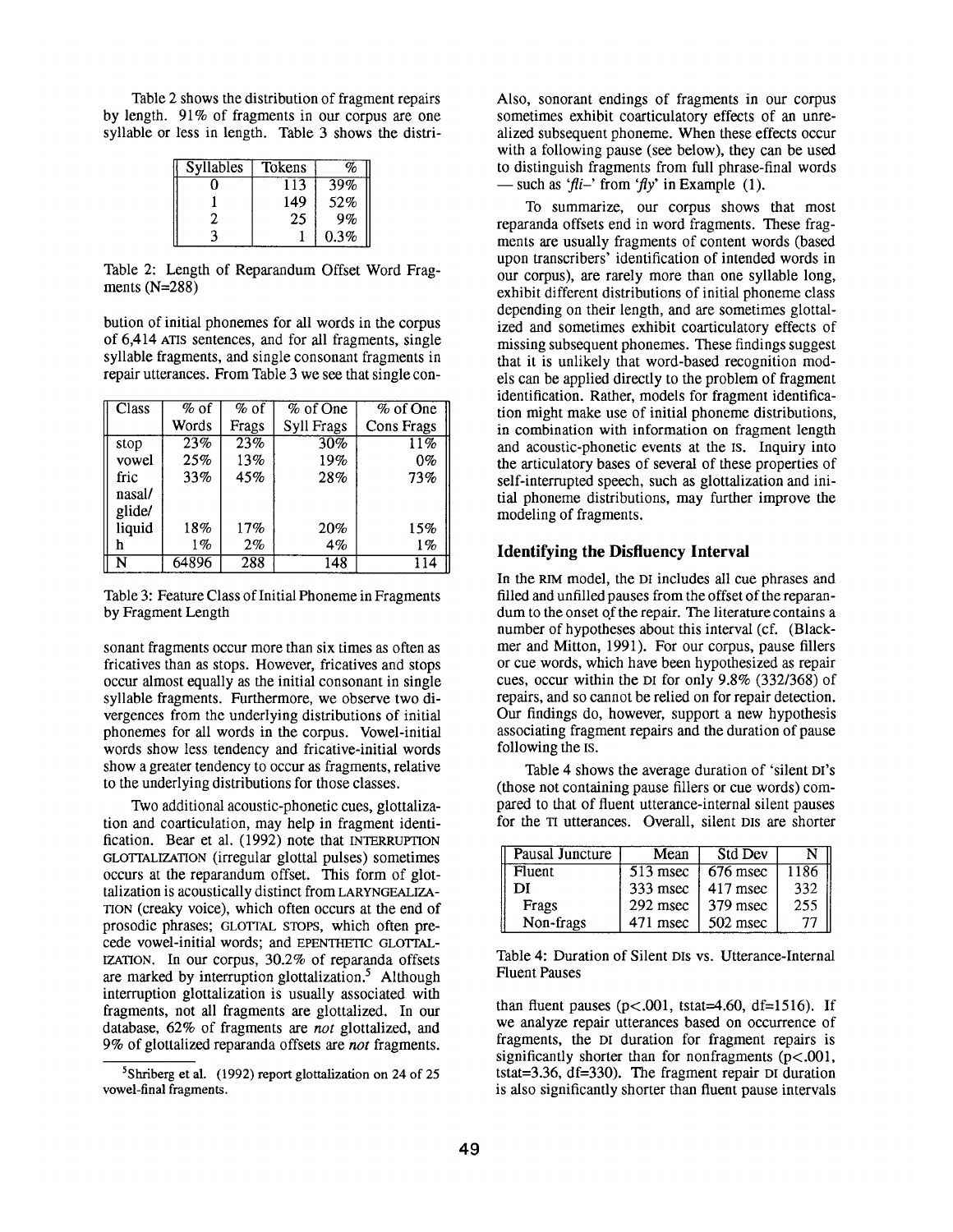$(p<.001$ , tstat=5.05, df=1439), while there is no significant difference between nonfragment DIS and fluent utterances. So, DIS in general appear to be distinct from fluent pauses, and the duration of DIS in fragment repairs might also be exploited to identify these cases as repairs, as well as to distinguish them from nonfragment repairs. Thus, pausal duration may serve as a general acoustic cue for repair detection, particularly for the class of fragment repairs.

#### **Identifying the Repair**

Several influential studies of acoustic-prosodic repair cues have relied upon texical, semantic, and pragmatic definitions of repair types (Levelt and Cutler, 1983; Levelt, 1983). Levelt & Cutler (1983) claim that repairs of erroneous information (ERROR REPAIRS) are marked by increased intonational prominence on the correcting information, while other kinds of repairs, such as additions to descriptions (APPROPRIATENESS REPAIRS), generally are not. We investigated whether the repair interval is marked by special intonational prominence relative to the reparandum for all repairs in our corpus and for these particular classes of repair.

To obtain objective measures of relative prominence, we compared absolute f0 and energy in the sonorant center of the last accented lexical item in the reparandum with that of the first accented item in the repair interval.<sup>6</sup> We found a small but reliable increase in f0 from the end of the reparandum to the beginning of the repair (mean=4.1 Hz,  $p < 01$ , tstat=2.49, df=327). There was also a small but reliable increase in amplitude across the DI (mean=+1.5 db,  $p < .001$ , tstat=6.07, df=327). We analyzed the same phenomena across utterance-internal fluent pauses for the ATIS TI set and found no reliable differences in either f0 or intensity, although this may have been due to the greater variability in the fluent population. And when we compared the f0 and amplitude changes from reparandum to repair with those observed for fluent pauses, we found no significant differences between the two populations.

So, while differences in f0 and amplitude exist between the reparandum offset and the repair onset, we conclude that these differences are too small help distinguish repairs from fluent speech. Although it is not entirely straightforward to compare our objective measures of intonational prominence with Levelt and Cutler's perceptual findings, our results provide only weak support for theirs. And while we find small but significant changes in two correlates of intonational prominence, the distributions of change in f0 and energy for our data are unimodal; when we further test subclasses of Levelt and Cutler's error repairs and appropriateness repairs, statistical analysis does *not* support Levelt and Cutler's claim that the former -- and only the former  $-$  group is intonationally 'marked'.

Previous studies of disfluency have paid considerable attention to the vicinity of the DI but little to the repair offset. Although we did not find comparative intonationai prominence across the DI tO be a promising cue for repair *detection,* our RIM analysis uncovered one general intonational cue that may be of use for repair *correction,* namely the prosodic phrasing of the repair interval. We propose that phrase boundaries at the repair offset can serve to delimit the region over which subsequent correction strategies may operate.

We tested the idea that repair interval offsets are intonationally marked by either minor or major prosodic phrase boundaries in two ways. First, we used the phrase prediction procedure reported by Wang & Hirschberg (1992) to estimate whether the phrasing at the repair offset was predictable according to a model of fluent phrasing.<sup>7</sup> Second, we analyzed the syntactic and lexical properties of the first major or minor intonational phrase including all or part of the repair interval to determine whether such phrasal units corresponded to different types of repairs in terms of Hindle's typology.

The first analysis tested the hypothesis that repair interval offsets are intonationally delimited by minor or major prosodic phrase boundaries. We found that the repair offset co-occurs with minor phrase boundaries for 49% of repairs in the TI set. To see whether these boundaries were distinct from those in fluent speech, we compared the phrasing of repair utterances with the phrasing predicted for the corresponding corrected version of the utterance identified by ATIS transcribers. For 40% of all repairs, an observed boundary occurs at the repair offset where one is predicted; and for 33% of all repairs, no boundary is observed where none is predicted. For the remaining 27% of repairs for which predicted phrasing diverged from observed, in 10% of cases a boundary occurred where none was predicted and in 17%, no boundary occurred when one was predicted.

In addition to differences at the repair offset, we also found more general differences from predicted phrasing over the entire repair interval, which we hypothesize may be partly understood as follows: Two strong predictors of prosodic phrasing in fluent speech are syntactic constituency (Cooper and Sorenson, 1977; Gee and Grosjean, 1983; Selkirk, 1984), especially the relative inviolability of noun phrases (Wang and Hirschberg, 1992), and the length of prosodic phrases (Gee and Grosjean, 1983; Bachenko

<sup>&</sup>lt;sup>6</sup>We performed the same analysis for the last and first syllables in the reparandum and repair, respectively, and for normalized f0 and energy; results did not substantially differ from those presented here.

<sup>&</sup>lt;sup>7</sup>Wang & Hirschberg use statistical modeling techniques to predict phrasing from a large corpus of labeled ATIS speech; we used a prediction tree that achieves 88.4% accuracy on the ATIS TI corpus using only features whose values could be calculated via automatic text analysis. Results reported here are for prediction on only TI repair utterances.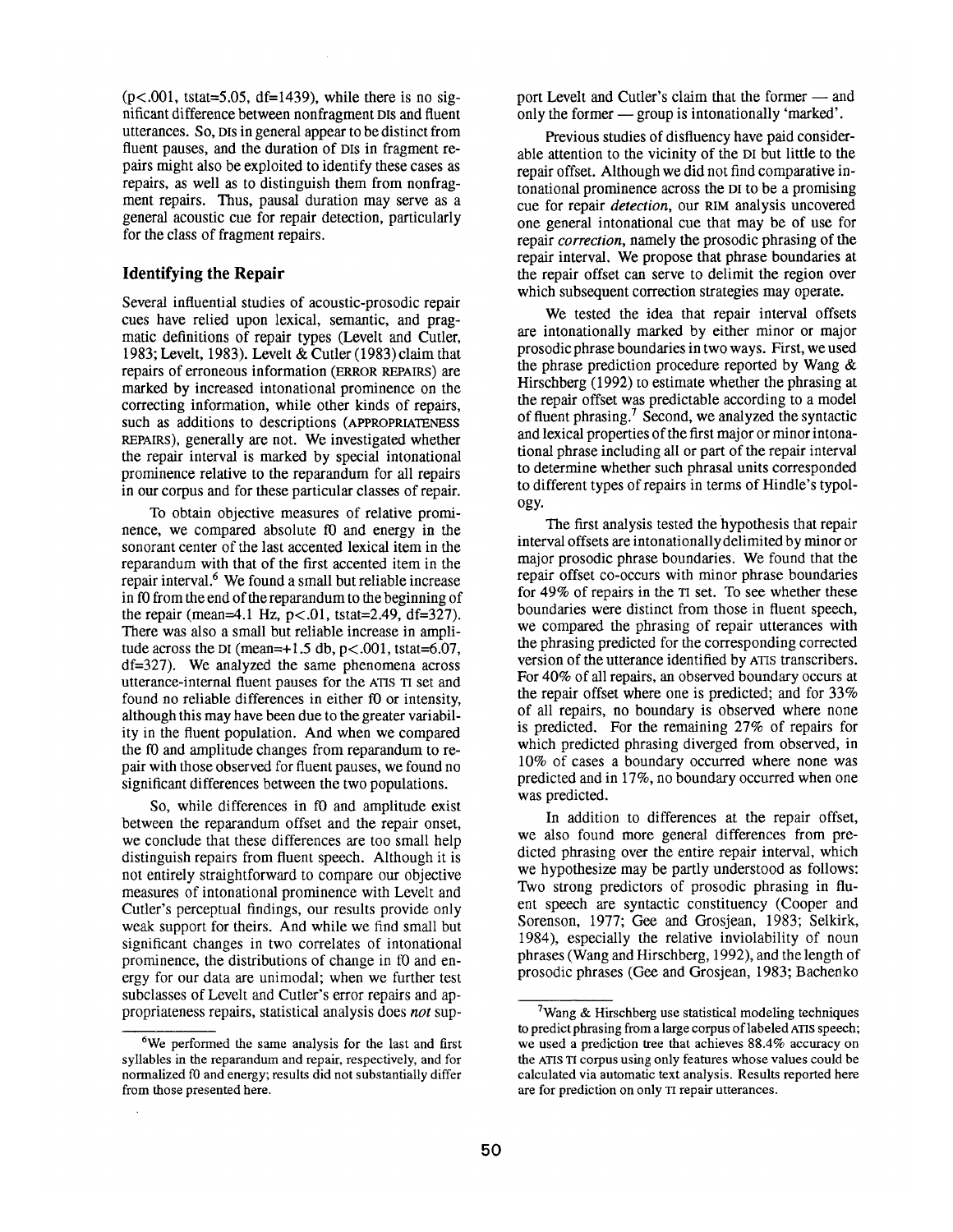and Fitzpatrick, 1990). On the one hand, we found occurrences of phrase boundaries at repair offsets which occurred within larger NPs, as in Example (7), where it is precisely the noun modifier  $-$  not the entire noun phrase  $-$  which is corrected.<sup>8</sup>

(7) Show me all  $\mathbf{n}$ - | round-trip flights | from Pittsburgh [ to Atlanta.

We speculate that, by marking off the modifier intonationaily, a speaker may signal that operations relating just this phrase to earlier portions of the utterance can achieve the proper correction of the disfluency. We also found cases of 'lengthened' intonational phrases in repair intervals, as illustrated in the single-phrase reparandum in (8), where the corresponding fluent version of the reparandum is predicted to contain four phrases.

#### (8) **What airport is it**  $\vert$  **is located**  $\vert$  what is the name of the airport located in San Francisco

Again, we hypothesize that the role played by this unusually long phrase is the same as that of early phrase boundaries in NPS discussed above. In both cases, the phrase boundary delimits a meaningful unit for subsequent correction strategies. For example, we might understand the multiple repairs in (8) as follows: First the speaker attempts a vP repair, with the repair phrase delimited by a single prosodic phrase *'is located'.* Then the initially repaired utterance *'What airport is located'*  is itself repaired, with the reparadum again delimited by a single prosodic phrase, *'What is the name of the airport located in San Francisco'.* 

In the second analysis of lexical and syntactic properties, we found three major classes of phrasing behaviors, all involving the location of the first phrase boundary after the repair onset: First, for 44% (163/368) of repairs, the repair offset we had initially identified<sup>9</sup> coincides with a phrase boundary, which can thus be said to mark off the repair interval. Of the remaining 205 repairs, more than two-thirds (140/205) have the first phrase boundary after the repair onset at the right edge of a syntactic constituent. We propose that this class of repairs should be identified as constituent repairs, rather than the lexical repairs we had initially hypothesized. For the majority of these constituent repairs (79%, 110/140), the repair interval contains a well-formed syntactic constituent (see Table 5). If the repair interval does *not* form a syntactic constituent, it is most often an NP-internal repair (77%, 23/30). The third class of repairs includes those in which the first boundary after the repair onset occurs neither at the repair offset nor at the right edge of a syntactic constituent. This class contains surface or lexical

| Repair Constituent   | Tokens | %   |
|----------------------|--------|-----|
| Sentence             | 24     | 22% |
| Verb phrase          |        | 6%  |
| Participial phrase   | 6      | 5%  |
| Noun phrase          | 38     | 35% |
| Prepositional phrase | 34     | 31% |
| Relative clause      |        | 09% |

Table 5: Distribution of Syntactic Categories for Constituent Repairs  $(N=110)$ 

repairs (where the first phrase boundary in the repair interval delimits a sequence of one or more repeated words), phonetic errors, word insertions, and syntactic reformulations (as in Example (4)). It might be noted here that, in general, repairs involving correction of either verb phrases or verbs are far less common than those involving noun phrases, prepositional phrases, or sentences.

We briefly note evidence against one alternative (although not mutually exclusive) hypothesis, that the region to be delimited correction strategies is marked not by a phrase boundary near the repair offset, but by a phrase boundary at the onset of the reparandum. In other words, it may be the reparandum interval, not the repair interval, that is intonationally delimited. However, it is often the case that the last phrase boundary before the IS occurs at the left edge of a major syntactic constituent (42%, (87/205), even though major constituent repairs are about one third as frequent in this corpus (15%, 31/205). In contrast, phrase boundaries occur at the left edge of minor constituents 27% (55/205) of the time, whereas minor constituent repairs make up 39% (79/205) of the subcorpus at hand. We take these figures as general evidence against the outlined alternative hypothesis, establishing that the demarcation repair offset is a more productive goal for repair processing algorithms.

Investigation of repair phrasing in other corpora covering a wider variety of genres is needed in order to assess the generality of these findings. For example, 35% (8/23) of NP-internal constituent repairs occurred within cardinal compounds, which are prevalent in the nTIS corpus due to its domain. The preponderance of temporal and locative prepositional phrases may also be attributed to the nature of the task and domain. Nonetheless, the fact that repair offsets in our corpus are marked by intonational phrase boundaries in such a large percentage of cases (82.3%, 303/368), suggests that this is a possibility worth pursuing.

## **Predicting Repairs from Acoustic and Prosodic Cues**

Despite the small size of our sample and the possibly limited generality of our corpus, we were interested to see how well the characterization of repairs derived

<sup>&</sup>lt;sup>8</sup>Prosodic boundaries in examples are indicated by  $\cdot$ .

<sup>&</sup>lt;sup>9</sup>Note crucially here that, in labeling repairs which might be viewed as either constituent or lexical, we preferred the shorter lexical analysis by default.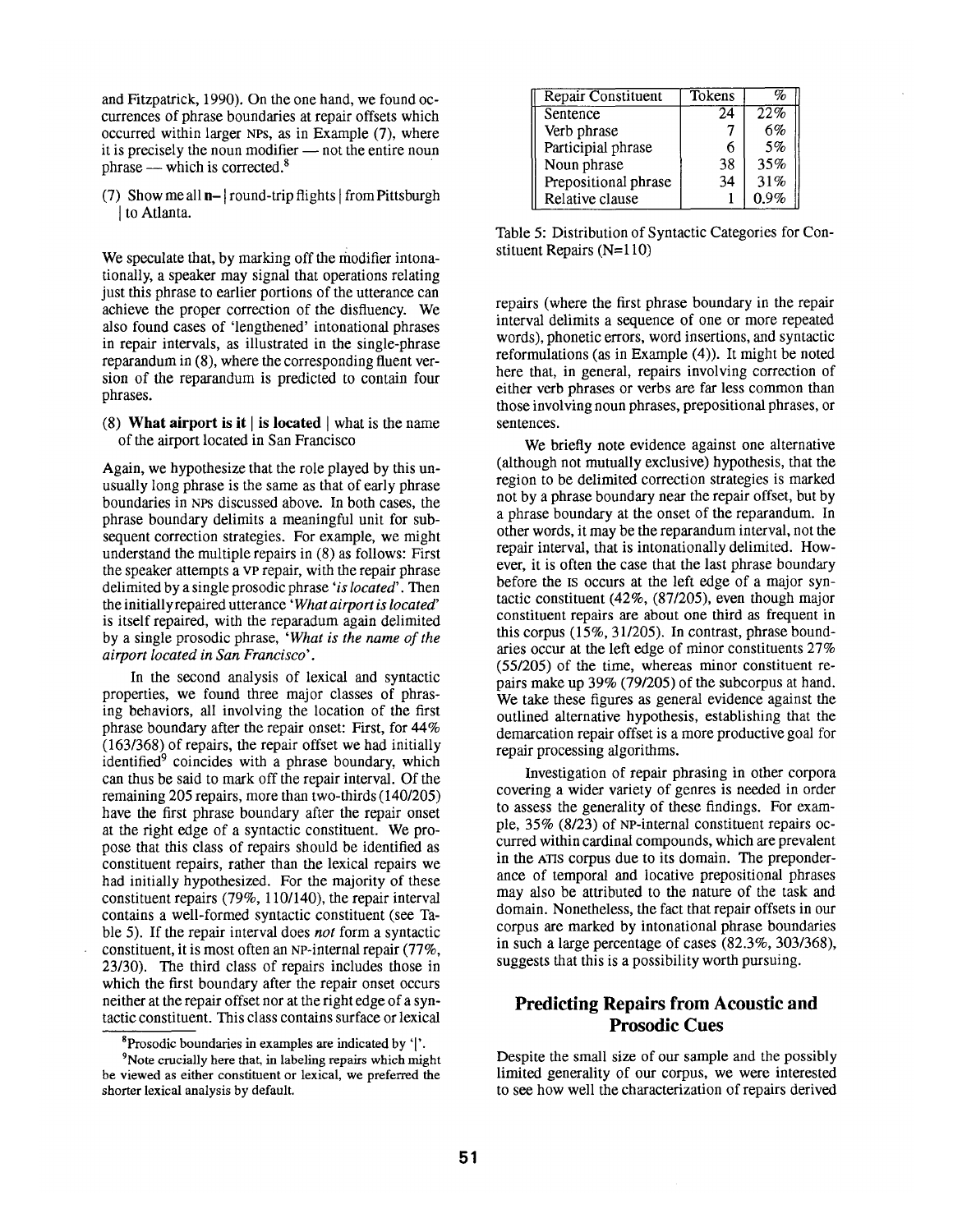from RIM analysis of the ATIS corpus would transfer to a predictive model for repairs in that domain. We examined 374 ATIS repair utterances, including the 334 upon which the descriptive study presented above was based. We used the 172 TI and SRI repair utterances from our earlier pilot study (Nakatani and Hirschberg, 1993) as training date; these served a similar purpose in the descriptive analysis presented above. We then tested on the additional 202 repair utterances, which contained 223 repair instances. In our predictions we attemped to distinguish repair Is from fluent phrase boundaries (collapsing major and minor boundaries), non-repair disfluencies, <sup>10</sup> and simple word boundaries. We considered every word boundary to be a potential repair site. $11$  Data points are represented below as ordered pairs  $\langle w_i, w_j \rangle$ , where  $w_i$  represents the lexical item to the left of the potential IS and  $w_i$  represents that on the right.

For each  $\langle w_i, w_j \rangle$ , we examined the following features as potential Is predictors: (a) duration of pause between  $w_i$  and  $w_j$ ; (b) occurrence of a word fragment(s) within  $\langle w_i, w_j \rangle$ ; (c) occurrence of a filled pause in  $\langle w_i, w_j \rangle$ ; (d) amplitude (energy) peak within  $w_i$ , both absolute and normalized for the utterance;  $(e)$ amplitude of  $w_i$  relative to  $w_{i-1}$  and to  $w_i$ ; (f) absolute and normalized f0 of  $w_i$ ; (g) f0 of  $w_i$  relative to  $w_{i-1}$  and to  $w_i$ ; and (h) whether or not  $w_i$  was accented, deaccented, or deaccented and cliticized. We also simulated some simple pattern matching strategies, to try to determine how acoustic-prosodic cues might interact with lexical cues in repair identification. To this end, we looked at (i) the distance in words of  $w_i$  from the beginning and end of the utterance; (i) the total number of words in the utterance; and (k) whether  $w_i$  or  $w_{i-1}$  recurred in the utterance within a window of three words after  $w_i$ . We were unable to test all the acoustic-prosodic features we examined in our descriptive analysis, since features such as glottalization and coarticulatory effects had not been labeled in our data base for locations other than DIs. Also, we used fairly crude measures to approximate features such as change in f0 and amplitude, since these too had been precisely labeled in our corpus only for repair locations and not for fluent speech. $^{12}$ 

We trained prediction trees, using Classification and Regression Tree (CART) techniques (Brieman et al., 1984), on our 172-utterance training set. We first included all our potential identifiers as possible predictors. The resulting (automatically generated) decision tree was then used to predict IS locations in our 202utterance test set. This procedure identified 186 of the 223 repairs correctly, while predicting 12 false positives and omitting 37 true repairs, for a recall of 83.4% and precision of 93.9%. Fully 177 of the correctly identified ISS were identified via presence of word fragments as well as duration of pause in the DL Repairs not containing fragments were identified from lexical matching plus pausal duration in the DI.

Since the automatic identification of word fragments from speech is an unsolved problem, we next omitted the fragment feature and tried the prediction again. The best prediction tree, tested on the same 202-utterance test set, succeeded in identifying 174 of repairs correctly-- in the absence of fragment information — with 21 false positives and 49 omissions (78.1%) recall, 89.2% precision). The correctly identified repairs were all characterized by constraints on duration of pause in the DI. Some were further identified via presence of lexical match to the right of  $w_i$  within the window of three described above, and word position within utterance. Those repairs in which no lexical match was identified were characterized by lower amplitude of  $w_i$  relative to  $w_i$  and cliticization or deaccenting of  $w_i$ . Still other repairs were characterized by more complex series of lexical and acoustic-prosodic constraints.

These results are, of course, very preliminary. Larger corpora must certainly be examined and more sophisticated versions of the crude measures we have used should be employed. However, as a first approximation to the characterization of repairs via both acoustic-prosodic and lexical cues, we find these results encouraging. In particular, our ability to identify repair sites successfully without relying upon the identification of fragments as such seems promising, although our analysis of fragments suggests that there may indeed be ways of identifying fragment repairs, via their relatively short DI, for example. Also, the combination of general acoustic-prosodic constraints with lexical pattern matching techniques as a strategy for repair identification appears to gain some support from our predictions. Further work on prediction modeling may suggest ways of combining these lexical and acoustic-prosodic cues for repair processing.

#### **Discussion**

In this paper, we have presented a"speech-first" model, the Repair Interval Model, for studying repairs in spontaneous speech. This model divides the repair event into a reparandum interval, a disfluency interval, and a repair interval. We have presented empirical results from acoustic-phonetic and prosodic analysis of a corpus of repairs in spontaneous speech, indicating that reparanda offsets end in word fragments, usually of (intended) content words, and that these fragments tend to be quite short and to exhibit particular acousticphonetic characteristics. We found that the disfluency

<sup>&</sup>lt;sup>10</sup>These had been marked independently of our study and including all events with some phonetic indicator of disfluency which was not involved in a self-repair, such as hesitations marked with audible breath or sharp cut-off.

<sup>&</sup>lt;sup>11</sup>We also included utterance-final boundaries as data points.

<sup>12</sup>We used uniform measures for prediction, however, for both repair sites and fluent regions.